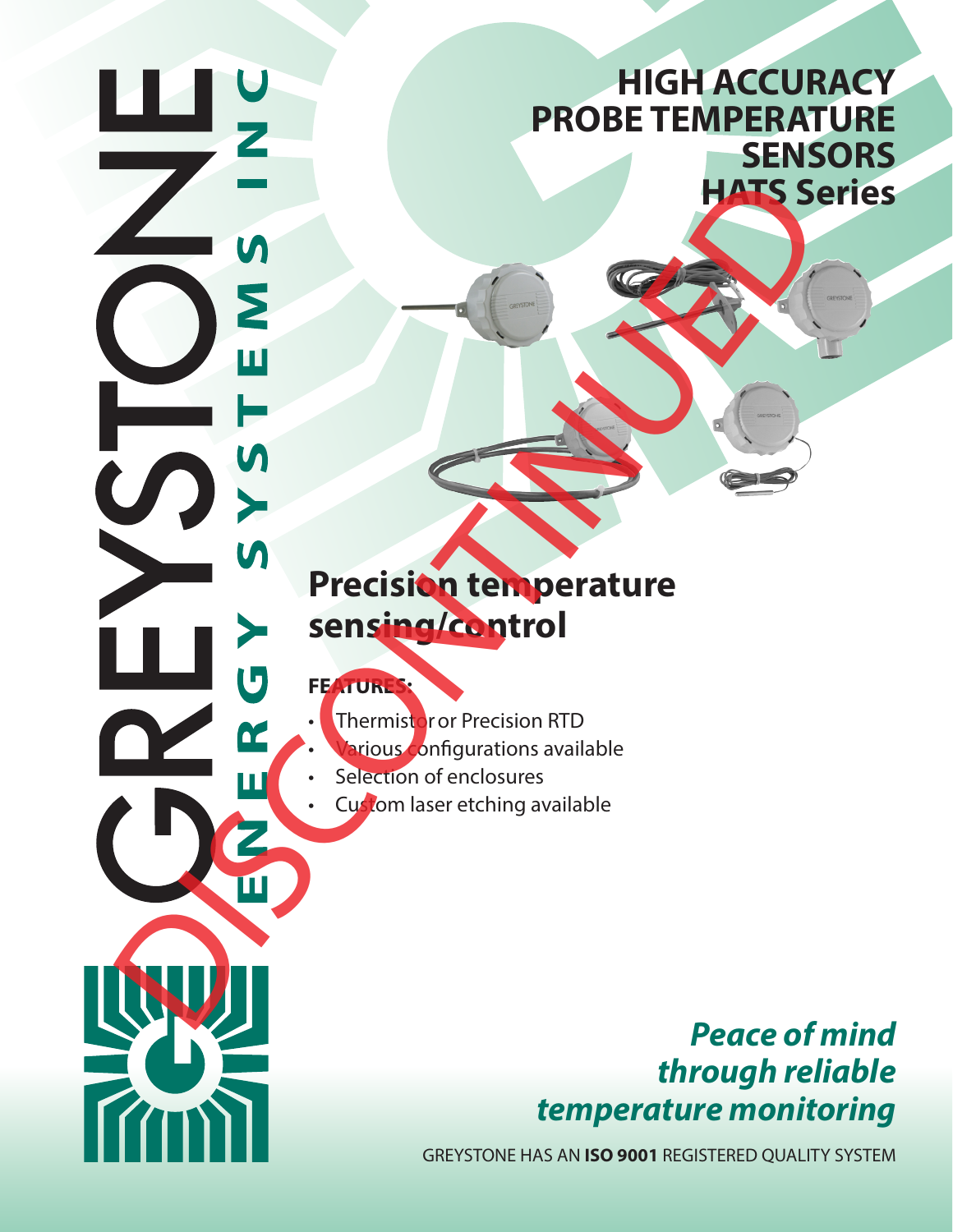# **HATS - HIGH ACCURACY PROBE TEMPERATURE SENSORS:**

| <b>SPECIFICATIONS:</b>                                                    |                                                                                                                                                                                                                                                                                                                                                           |
|---------------------------------------------------------------------------|-----------------------------------------------------------------------------------------------------------------------------------------------------------------------------------------------------------------------------------------------------------------------------------------------------------------------------------------------------------|
|                                                                           | 48 & 49 1000 $\Omega$ Platinum, 1/3 DIN: ±0.1°C @ 0°C<br>22 & 50 1000 Ω Platinum, 1/10 DIN: ±0.03°C @ 0°C<br>10,000 $\Omega$ , Type 2, NTC Thermistor, ±0.05 C, 0-70°C<br>39<br>10,000 Ω, Type 2, NTC Thermistor, $±0.03$ C, 0-70°C<br>55<br>10,000 Ω, Type 3, NTC Thermistor, $±0.1$ C, 0-70°C<br>40<br>20,000 Ω, NTC Thermistor, $±0.1$ C, 0-70°C<br>46 |
|                                                                           | <b>BB, DF, DC, DR, FL:</b> -20 - 60°C (-4 - 140°F)                                                                                                                                                                                                                                                                                                        |
|                                                                           | <b>DC:</b> Soft copper<br><b>SO:</b> 38 mm (1.5") square aluminum plate w/ compressible foam back<br><b>GL:</b> Aluminum                                                                                                                                                                                                                                  |
| Probe Dimensions                                                          | .BB, BM, DR, CN, FL, RP: 6.35 mm (0.250") Diameter<br>DC: 7.94 mm (0.3125") Diameter<br><b>GL:</b> 31.75mm L x 95.25mm W x 9.525mm H (1.25" x 0.375" x 0.375")                                                                                                                                                                                            |
|                                                                           | BB, DF, DC, DR, FL: FT-6 rated plenum cable, 22 AWG<br>DR: Kynar, PVDF, 28 AWG                                                                                                                                                                                                                                                                            |
|                                                                           | <b>GL:</b> 1.524 m $(5')$<br>FL: $1.83 \text{ m} (6')$                                                                                                                                                                                                                                                                                                    |
|                                                                           |                                                                                                                                                                                                                                                                                                                                                           |
|                                                                           |                                                                                                                                                                                                                                                                                                                                                           |
| <b>ENCLOSURE DIMENSIONS:</b>                                              |                                                                                                                                                                                                                                                                                                                                                           |
| <b>Round ABS Enclosure</b><br>104.6 mm<br>4.12'<br>d<br>91.9 mm<br>3.62'' | <b>PVC Enclosure</b><br>126 mm<br>4.97'<br>114 mm<br>4.48''<br>87 mm<br>3.44''<br><b>Mounting Holes</b><br>(X4) 6mm Ø 0.24"<br>100 mm<br>3.93''<br>74 mm<br>53.7 mm<br>2.9''<br>2.115''                                                                                                                                                                   |



Ø 20.95 mm 0.825"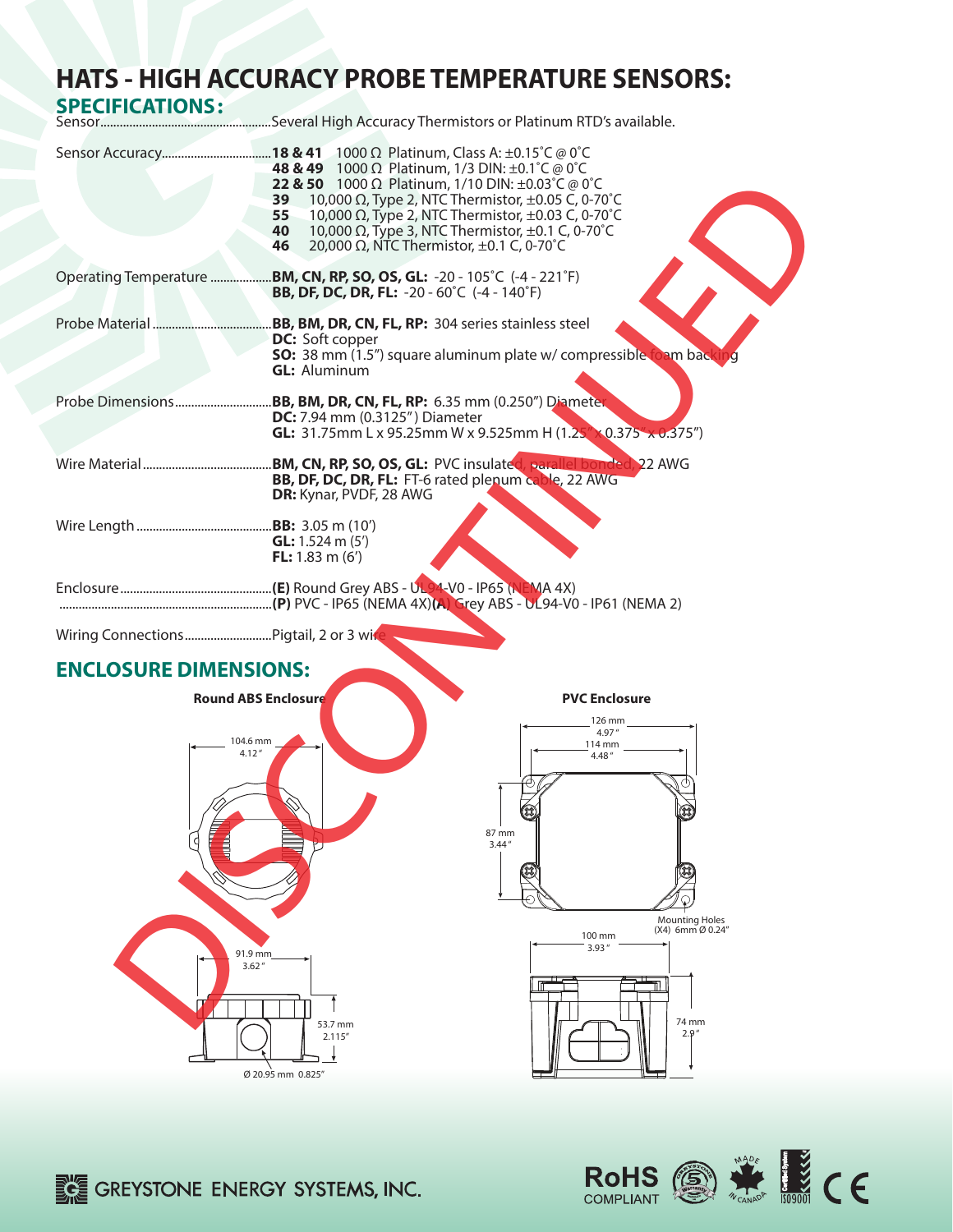### **PRODUCT ORDERING INFORMATION:**